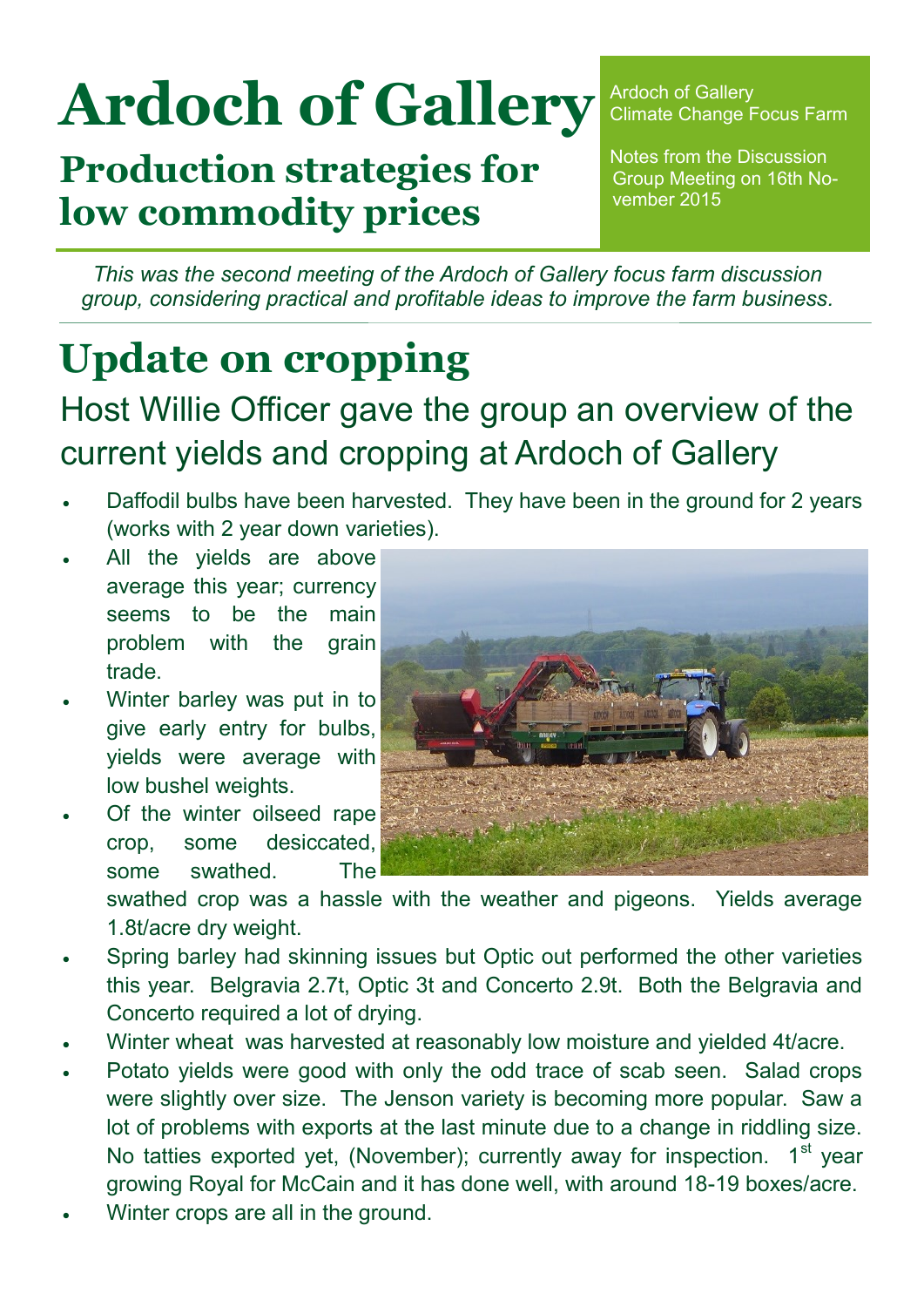## **Saving costs; Efficient nutrient use** Nutrient budgeting and targeted nutrient application can make best use of product and improve yields

David Ross, Senior Agricultural Consultant with SAC Consulting highlighted the importance of knowing your soil status and applying P & K accordingly. David also suggested targeting a  $pH$  of  $6 - 6.2$ .

David looked at the difference in variance of pH from the 1st year of GPS sampling compared with the next year of sampling. It showed a decrease in pH range throughout the fields, making field pH more uniform.

This led to a discussion and a possible focus farm trial going forward for lime application, looking at applying on stubbles vs applying on the ploughed field. Discussion then went on to granular lime – was this a good idea or not? We will be exploring these topics in more detail at future meetings.

The group noted how the efficiency of P & K utilization falls as pH decreases (meaning applied nutrients are not being utilized as efficiently, or to put it another way, you would need to apply more for the same yield response) and how a noticeable difference in crop performance is seen once pH reaches 5.6 – 5.7.

## **Precision farming** Know what the previous crop has taken off

Aiden Monaghan from SOYL talked about the importance of a good pH balance; its estimated that pH will drift by 0.1 - 0.15 per year so does need management.



Aiden illustrated the importance of a good nutrient balance with some slides on P deficiency in a spring barley crop where pH was originally thought to be the problem. Aiden demonstrated that by using GPS, the P issue was able to be picked up much more accurately in individual areas of the field.

Phosphate maps at Ardoch showed P levels to be on target and well maintained. When

discussing the yield maps for Ardoch, some areas of an individual field were yielding 9-10t/ha, with others yielding 14-15t/ha. If fertiliser was applied aiming for a 10t/ha yield, then the P and K offtake from 15t/ha is a lot more than was budgeted for so needs to be taken into account when planning future applications.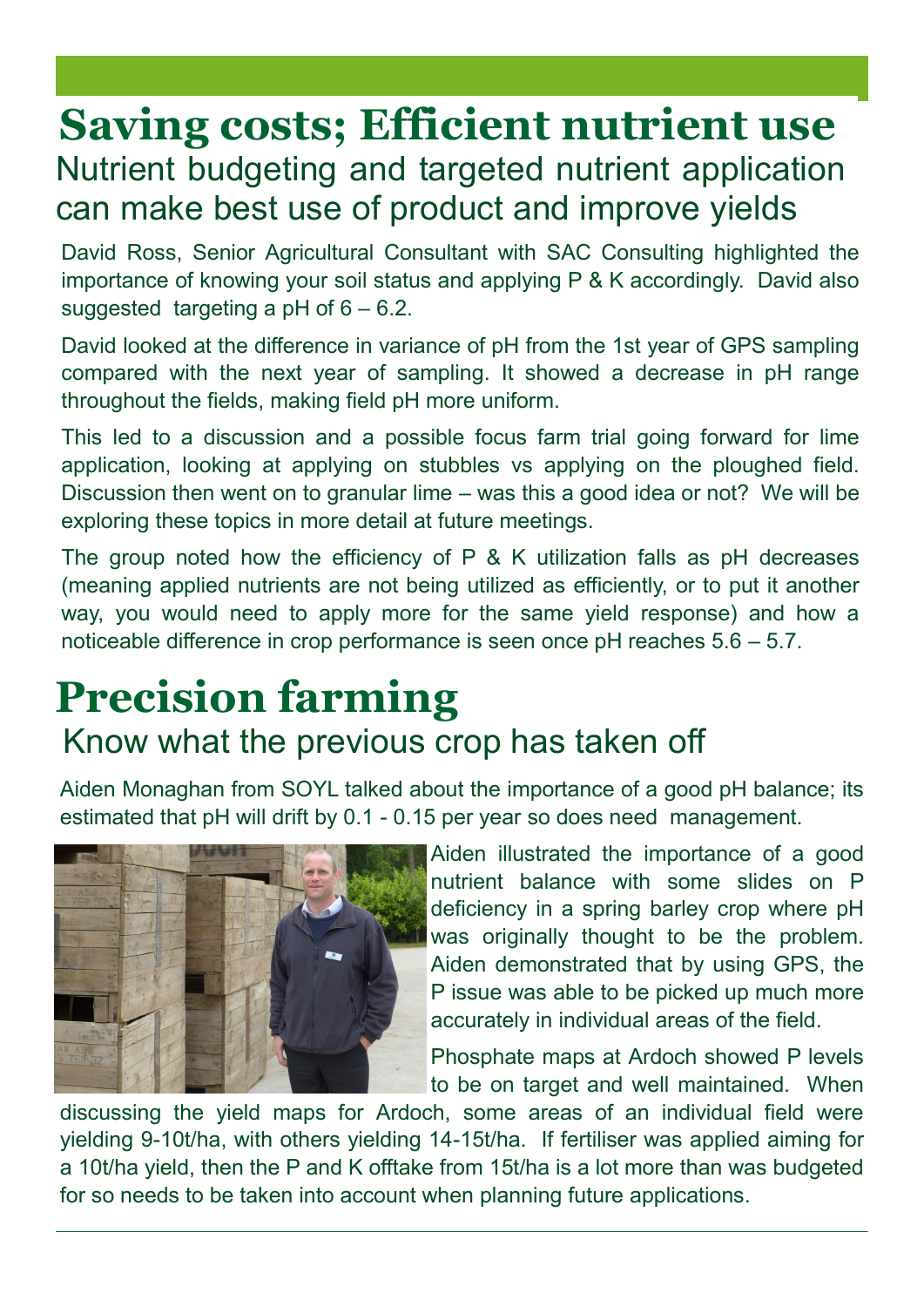# **Cover Cropping**

Peter Gray from Lindsays along with David Ross discussed the use of cover crops on farm and a trial that was done at Ardoch. Two different cover crops were sown in July. These mixes were as follows:

- Mix 1 20% phacelia, 20% daikon radish, 20% crimson clover and 40% buckwheat, sown at a rate of 5kg/acre.
- Mix 2 33.3% vetch and 66.6% tetraploid Italian ryegrass, sown at a rate of 6kg/acre.

This led the group into a discussion of the use of cover crops. Willie commented on the abundance of earthworms seen in the field once the cover crop was established. It was discussed how the use of cover crops could help improve soil structure and improve organic matter in the soil. The outcome of this presentation was more suggestions for further trials on cover crops over winter.

# **Grain Market Outlook**

#### With UK prices at a 6 year low, what are the prospects going forward?

The past 3 years have seen high yields, with production higher than market demand, according to SAC Consulting's Rural Business Consultant Julian Bell. CAP payments for cereal growers could be down 25%, giving even more urgency to optimise grain production and protect profits.

2015 saw a large UK (and Scotland) wheat surplus. Around 3.7m tons have been produced; its estimated that probably less than 1m tons will have been exported

by Christmas. Scottish wheat is receiving £2.50 more than English wheat.

Malting barley purchasers are at capacity in Scotland there are smaller areas of crops but still the spot price still remains weak.

Long term action is required to look into raising wheat yields. Over the past 20 years UK wheat yields have stuck around 8-9t/ha, whilst



American maize yields have increased greatly. The top 25% of grain producers have 20-30% less costs per ton produced.

**Julian suggested that for 2016, look at the forward prices. Get a handle on your production costs and have an aim. This should help in giving you a figure to work with when making selling decisions.**